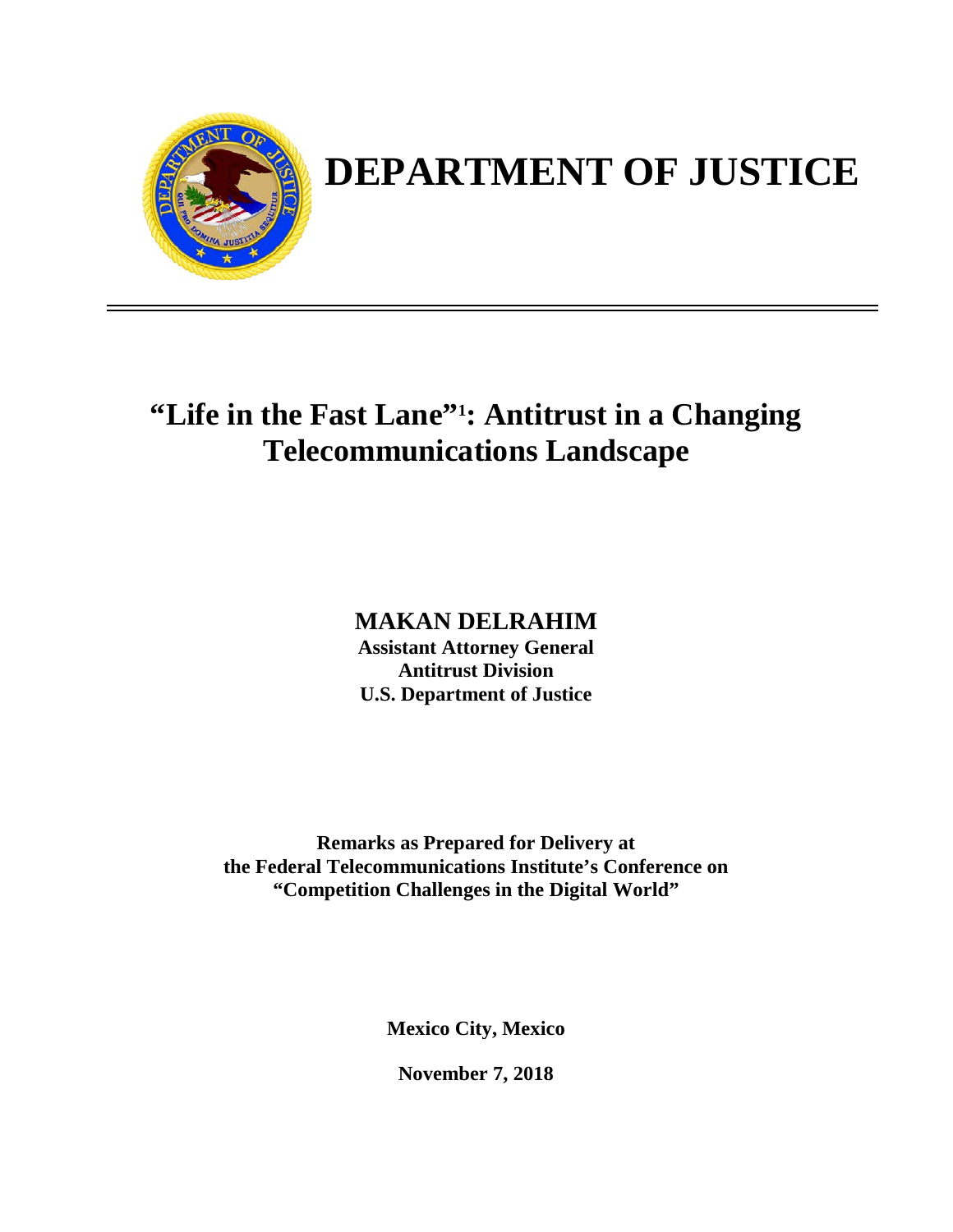Good morning. Thank you Commissioner Estavillo for the kind introduction. It is an honor to be here in Mexico City at the Federal Telecommunications Institute (Instituto Federal de Telecomunicaciones (IFT)) for the Forum on Challenges on Competition in the Digital Environment. Thank you for inviting me.

I also will note that I'm delighted to be in Mexico this week on behalf of the U.S. delegation to participate in trilateral discussions between Canada, Mexico, and the United States. Cooperation in the enforcement of competition laws in our three countries is important and there is a lot we can learn from each other.

The digital economy has transformed telecommunications and other industries. We have witnessed rapid innovation and dynamic competition as technologies and consumer preferences continue to evolve. These changes impact how companies compete in, and even further, open new markets. Competition enforcers, in turn, must keep up with the new realities of the marketplace.

Mexico has done its part, especially with its landmark competition reforms in 2013 and 2014. These reforms both opened Mexico's telecommunications markets to competition, with significant benefits for consumers, and created this very body, the Federal Telecommunications Institute.

In the aftermath of these reforms, Mexico jumped up the Global Competition Rankings by 60 spots in the last eight years, now ranking among the top two most competitive economies in Latin America.

\_\_\_\_\_\_\_\_\_\_\_\_\_\_\_\_\_\_\_\_\_

<sup>&</sup>lt;sup>1</sup> The Eagles, Life in the Fast Lane (Asylum 1976).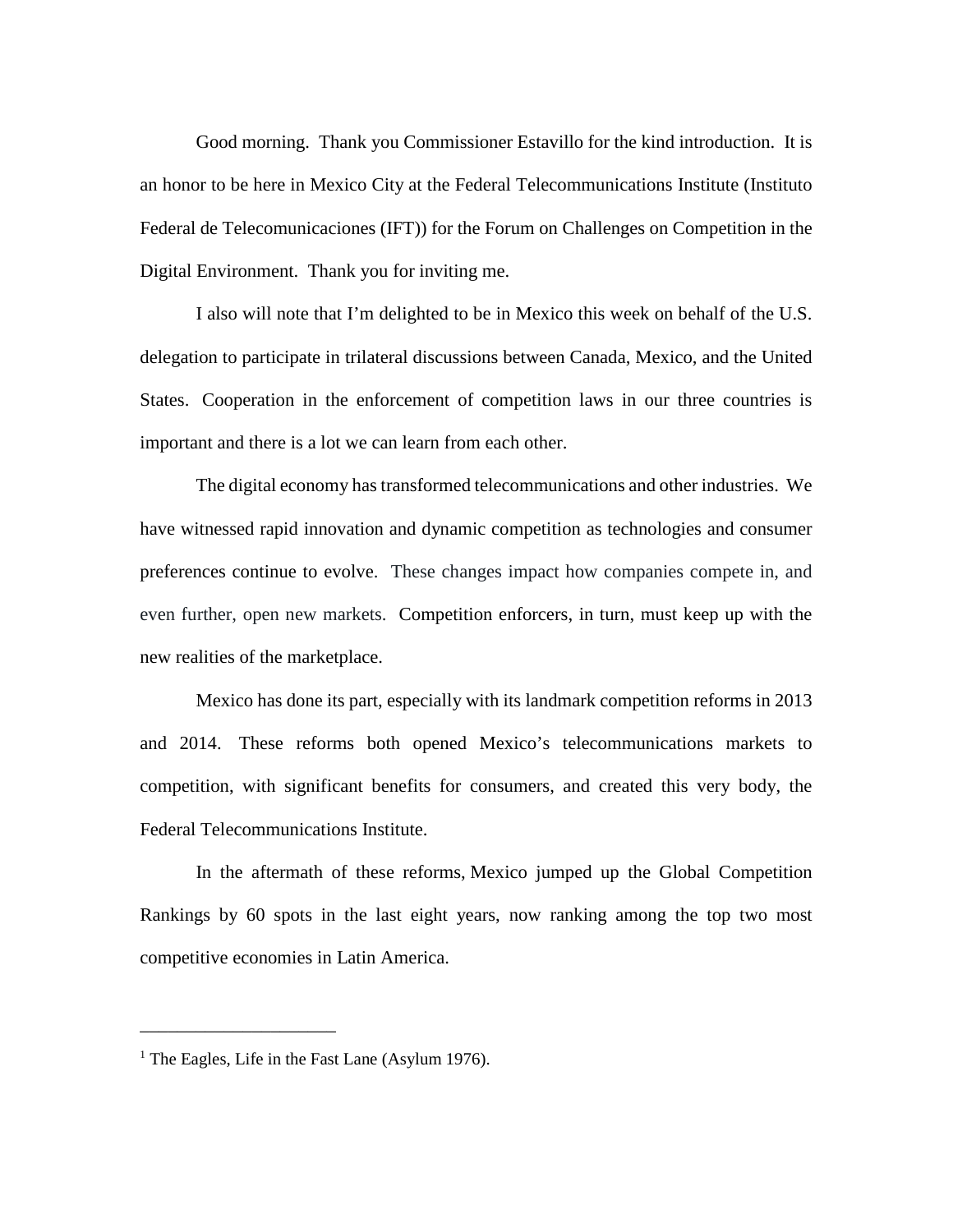I was invited to speak on "Challenges of Competition in Convergent Markets," so I will share some perspectives from the United States on challenges for competition policy and enforcement for telecommunications in the digital economy.<sup>[2](#page-2-0)</sup> I selected a famous Eagles song, "Life in the Fast Lane," as it seems to capture how our daily lives have changes with the advent of ever faster communications technologies.

# **I. Technological Advances in the Digital Economy**

The telecommunications industry has experienced revolutionary changes in the United States and around the world. The internet and smart phones, along with other technologies, enable consumers regardless of socio-economic class to connect with each other in ways not imaginable before. As Stephen Hawking said, "We are all now connected by the Internet, like neurons in a giant brain."

Not only has the telecommunications industry itself evolved, but technological advancements are transforming telecommunications from a means of communication into a platform for other industries. Companies in a variety of industries from retail, to transportation, to finance, to entertainment, are now inextricably intertwined with the internet and mobile devices. All of this is happening at lightning speed.

In reflecting on recent advancements, I've identified a few trends in today's digital economy that benefit consumers and inform our competition policies.

#### **a. On-Demand Access**

 $\overline{\phantom{a}}$ 

First, with advances in telecommunications, consumers can access more products and services "on-demand" than ever before. For example, it used to be that, if you wanted

<span id="page-2-0"></span><sup>&</sup>lt;sup>2</sup> I also note COFECE's thoughtful contribution to the digital markets debate by publishing "Rethinking" Competition in the Digital Economy," [https://www.cofece mx/wp-content/uploads/2018/03/EC-](https://www.cofece.mx/wp-content/uploads/2018/03/EC-EconomiaDigital_web_ENG_letter.pdf)[EconomiaDigital web ENG letter.pdf.](https://www.cofece.mx/wp-content/uploads/2018/03/EC-EconomiaDigital_web_ENG_letter.pdf)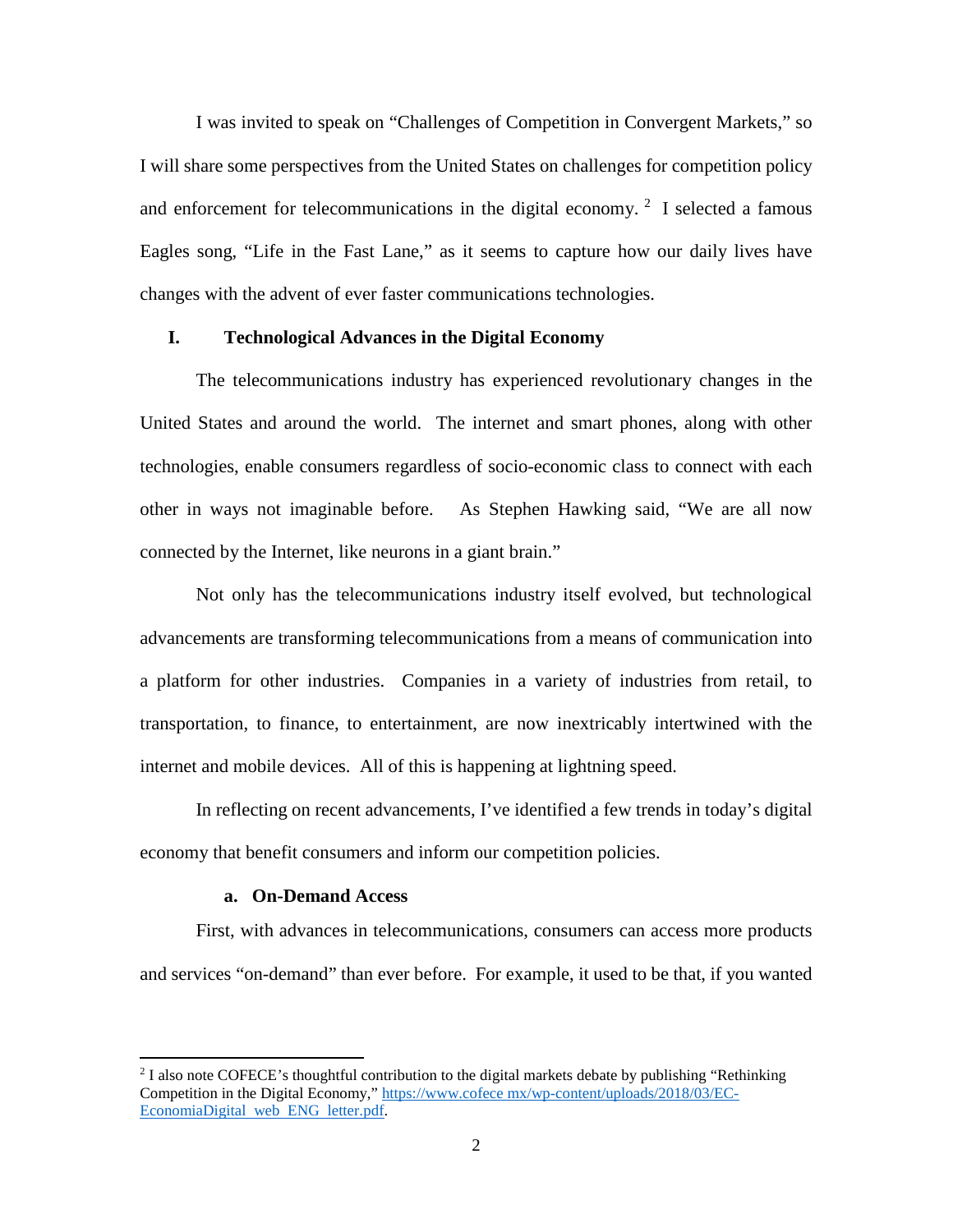to watch a particular TV show, you had to tune your television to that show at the exact time it aired. If you missed your window to watch it, you missed the show. If the show ended as a cliffhanger, you waited eagerly for the next week's installment. Non-linear television programming and new Over-The-Top services revolutionized how and when consumers watch television. Consumers can watch what they want, when they want, even "binge-watching" an entire season (or series) in a weekend.

I am increasingly jealous of people who can do that.

There are also more options of what to watch. Streaming services like Netflix, Amazon, and Hulu in the United States provide consumers with greater choices in entertainment, including through the production of original content.

This "on-demand" trend of consumers getting what they want, when they want it extends beyond the world of television. You want to read a book right this very second? You can buy an e-version and instantly download it to your e-reader. A new video game? Purchase and download it online without leaving your couch. Need a ride? You can order a car service from an app on your phone and know exactly when it will arrive.

#### **b. Ever-increasing Speed**

Another trend in telecommunications is "ever-increasing speed." Information now travels faster than ever before. It was not too long ago when, if you wanted to communicate something in writing, you sent a letter through the mail. For a letter, speed was measured in days. Faxes were an improvement, but a lengthy document might take several minutes to print out, especially after running out of that special curled paper. Now, we measure speed across fiber optic lines in milliseconds. Consumers who were once required to wait minutes for a dial-up internet connection, now become impatient if a full website or video takes longer than a second to load.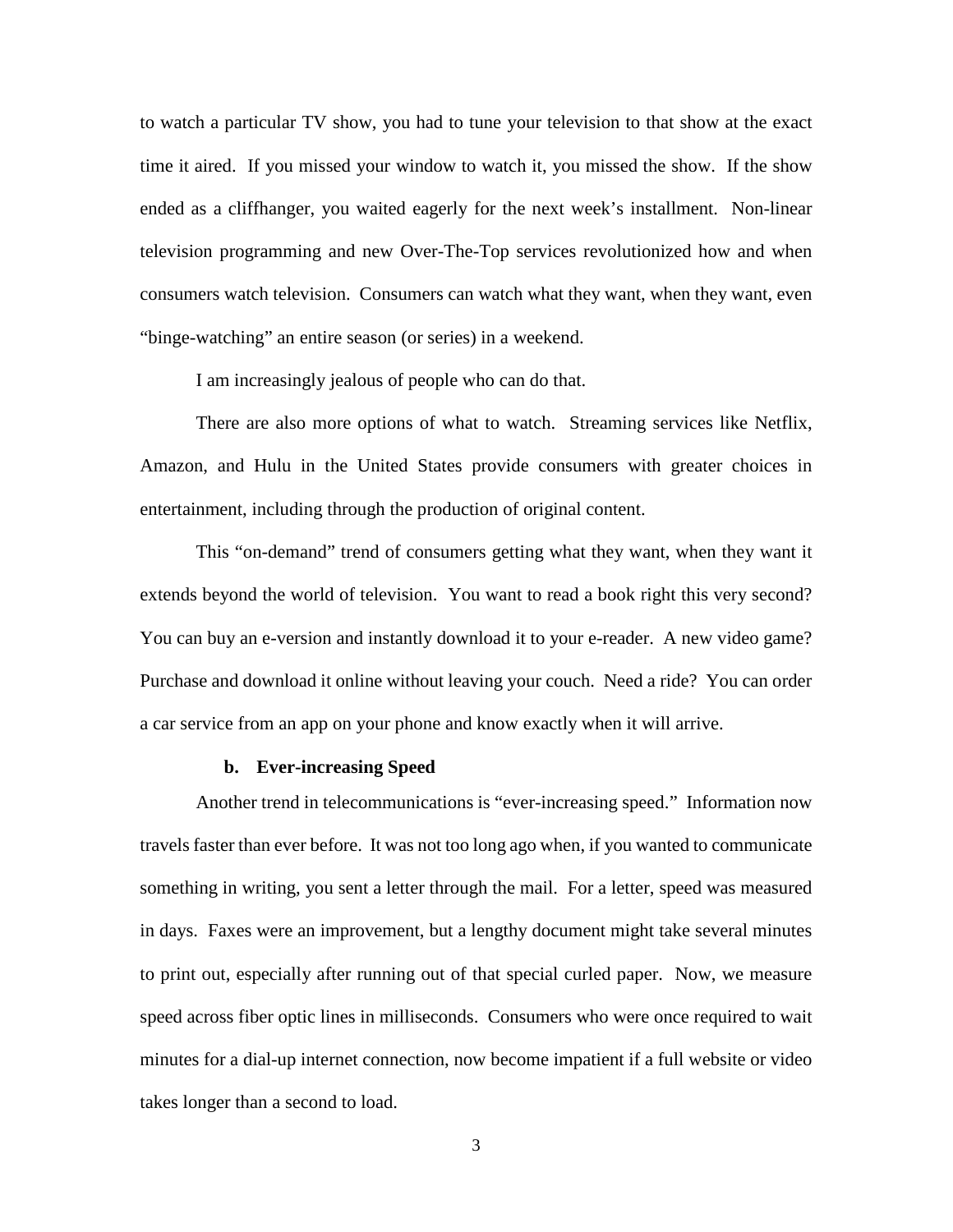Increased speed lets us complete tasks more efficiently and enables new products and services for consumers. The need for speed continues. The development of 5G, for example, promises to increase internet speeds on mobile devices, bringing more competition and even more benefits for consumers worldwide.

# **c. Mobility**

A third trend that characterizes telecommunications in today's digital economy is "mobility." Americans now expect to do more things on-the-go. The vast majority of Americans, over 94%, own a cellphone, with 77% owning a smart phone.<sup>[3](#page-4-0)</sup> Three-quarters of Mexico's population (75%) has a mobile phone, with almost half (42%) owning a smart phone.[4](#page-4-1) The numbers have grown exponentially over the past few years. It is hard to believe that the iPhone did not even exist just twelve years ago.

With laptops, tablets, and smart phones, we can—for better or worse—now work from home, on our commutes, and even on planes. Work is not the only thing that has become more mobile. Smart phones and tablets have become all-purpose machines for calling, emailing, texting, watching TV, playing games, shopping, and countless other functions.

## **d. Globalization**

Finally, and particularly relevant here, consumers benefit from the increasing globalization of today's digital economy. Technologies like Skype, WhatsApp, FaceTime BlueJeans, and Viber, enable people to stay in touch across the globe cheaply and effectively through internet texting, voice over IP (VOIP) calling, and even video calls.

<span id="page-4-1"></span><span id="page-4-0"></span><sup>3</sup> Jacob Poushter, Caldwell Bishop and Hanyu Chwe, *Smartphone ownership on the rise in emerging economies*, PEW RESEARCH CENTER (June 19, 2018), [http://www.pewglobal.org/2018/06/19/2-smartphone](http://www.pewglobal.org/2018/06/19/2-smartphone-ownership-on-the-rise-in-emerging-economies)[ownership-on-the-rise-in-emerging-economies.](http://www.pewglobal.org/2018/06/19/2-smartphone-ownership-on-the-rise-in-emerging-economies)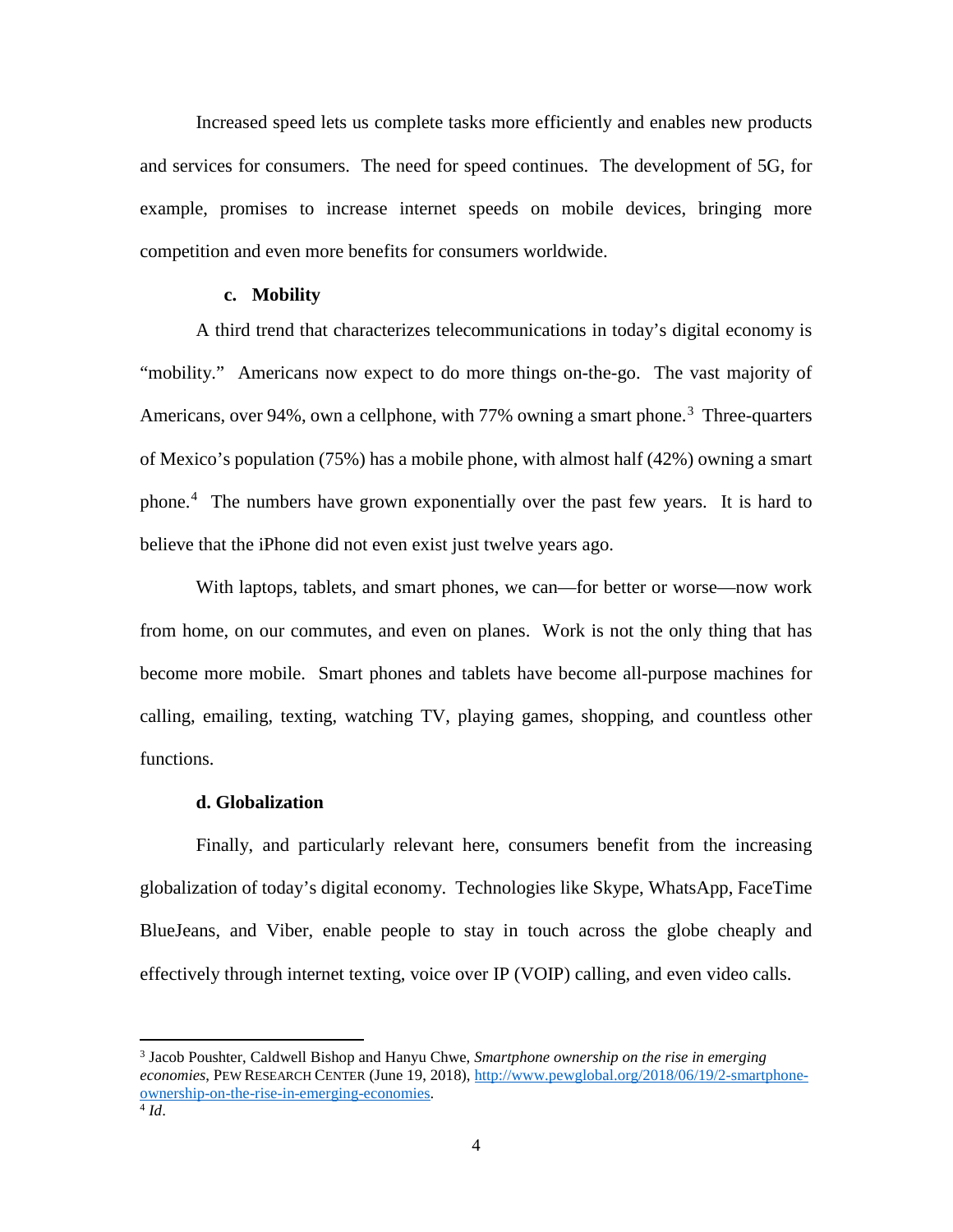Consumers can access popular content from all over the world more than before. American media producers, in turn, are drawing more and more on international creative sources. Mexico, in particular, has a strong influence on American television and film. TV networks like Telemundo and Univision provide Spanish-language programming in the United States. Netflix is increasing the amount of Spanish-language content, including original programming. Just last year, Pixar's Coco, a story of Mexican music, culture, and folklore, won the U.S. Academy Award for Best Animated Film.

While advancements in digital economy provide many benefits for consumers, they also raise new challenges for antitrust enforcement.

# **II. Challenge #1: Technology Can Provide New Ways for Firms To Collude and Elude Enforcers**

The first challenge that the digital economy creates for antitrust enforcers is collusion. Technology can provide new ways for firms to collude and hide from enforcers. In 1985, Circuit Judge Douglas Ginsburg, then serving as Assistant Attorney General for Antitrust, said that "Prosecution of per se unlawful restraints affecting horizontal competition is, and should be, the Antitrust Division's primary enforcement activity."<sup>[5](#page-5-0)</sup> Detecting and prosecuting naked horizontal restraints on trade remains one of our highest priorities today.

The reason we, in the United States, place such a high priority on enforcing the antitrust laws against naked horizontal restraints is because they have no redeeming value. Price fixing, bid rigging, and market allocations are nothing more than widespread theft from consumers.

l

<span id="page-5-0"></span><sup>5</sup> Douglas H. Ginsburg, Assistant Attorney General, U.S. Department of Justice Antitrust Division, Address at the 19th New England Antitrust Conference, Harvard Law School at 1 (Nov. 8, 1985).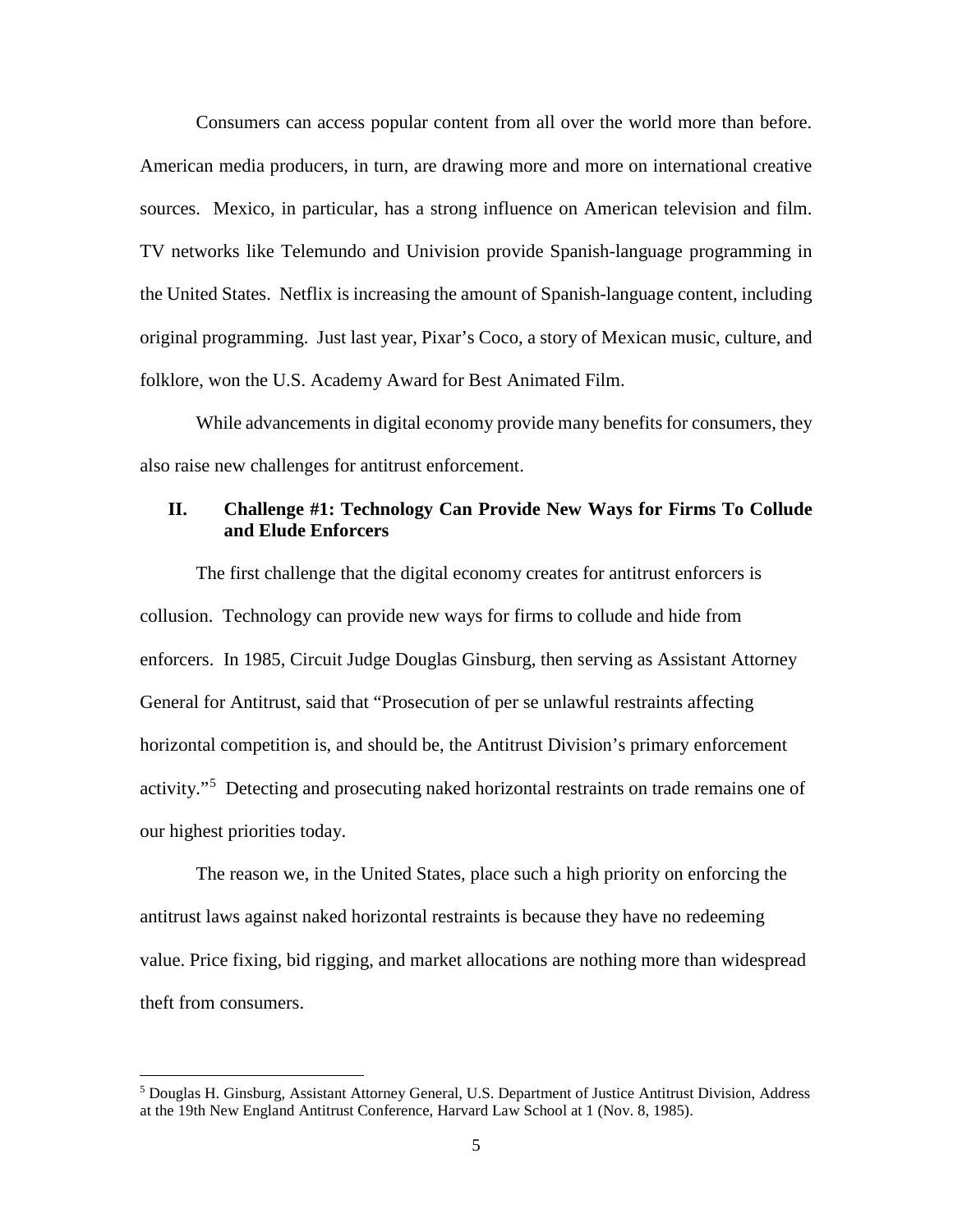Of course, we only can enforce the antitrust laws when we detect a violation. While the digital economy benefits consumers by providing new ways of communicating and innovative technologies, it also gives conspirators new ways of colluding.

Conspirators are now using chat rooms, encrypted messaging apps, and social media platforms to coordinate price increases, discuss upcoming bids, and allocate consumers. The smoke-filled rooms may now be virtual, but the harm to consumers remains real.

It is a challenge to stay on the technological cutting edge, but it is important that we, in the law enforcement community, do so.

Working with the FBI and other federal law enforcement agencies, the Antitrust Division is constantly re-assessing and readjusting our investigative practices to detect, disrupt, and counter the use of new technology to commit antitrust violations.

A little over a year ago, in August of 2017, the U.S. Justice Department obtained two guilty pleas in a conspiracy to fix the prices of customized promotional products sold online, such as wristbands and lanyards. Those investigations revealed that the conspirators used social media platforms and encrypted messaging applications to reach their agreements and implement them.<sup>[6](#page-6-0)</sup>

A related challenge is the use of new technologies—like algorithms or artificial intelligence—to implement antitrust conspiracies. For example, the Division investigated

<span id="page-6-0"></span><sup>6</sup> Press Release, U.S. Department of Justice Office of Public Affairs, E-Commerce Company and Top Executive Agree to Plead Guilty to Price-Fixing Conspiracy for Customized Promotional Products (Aug. 7, 2017), [https://www.justice.gov/opa/pr/e-commerce-company-and-top-executive-agree-plead-guilty-price](https://www.justice.gov/opa/pr/e-commerce-company-and-top-executive-agree-plead-guilty-price-fixing-conspiracy-customized)[fixing-conspiracy-customized;](https://www.justice.gov/opa/pr/e-commerce-company-and-top-executive-agree-plead-guilty-price-fixing-conspiracy-customized) Press Release, U.S. Department of Justice Office of Public Affairs, Second E-Commerce Company and Its Top Executive Agree to Plead Guilty to Price-Fixing Conspiracy in Customized Promotional Products Industry (Aug. 22, 2017), [https://www.justice.gov/opa/pr/second-e](https://www.justice.gov/opa/pr/second-e-commerce-company-and-its-top-executive-agree-plead-guilty-price-fixing-conspiracy)[commerce-company-and-its-top-executive-agree-plead-guilty-price-fixing-conspiracy.](https://www.justice.gov/opa/pr/second-e-commerce-company-and-its-top-executive-agree-plead-guilty-price-fixing-conspiracy)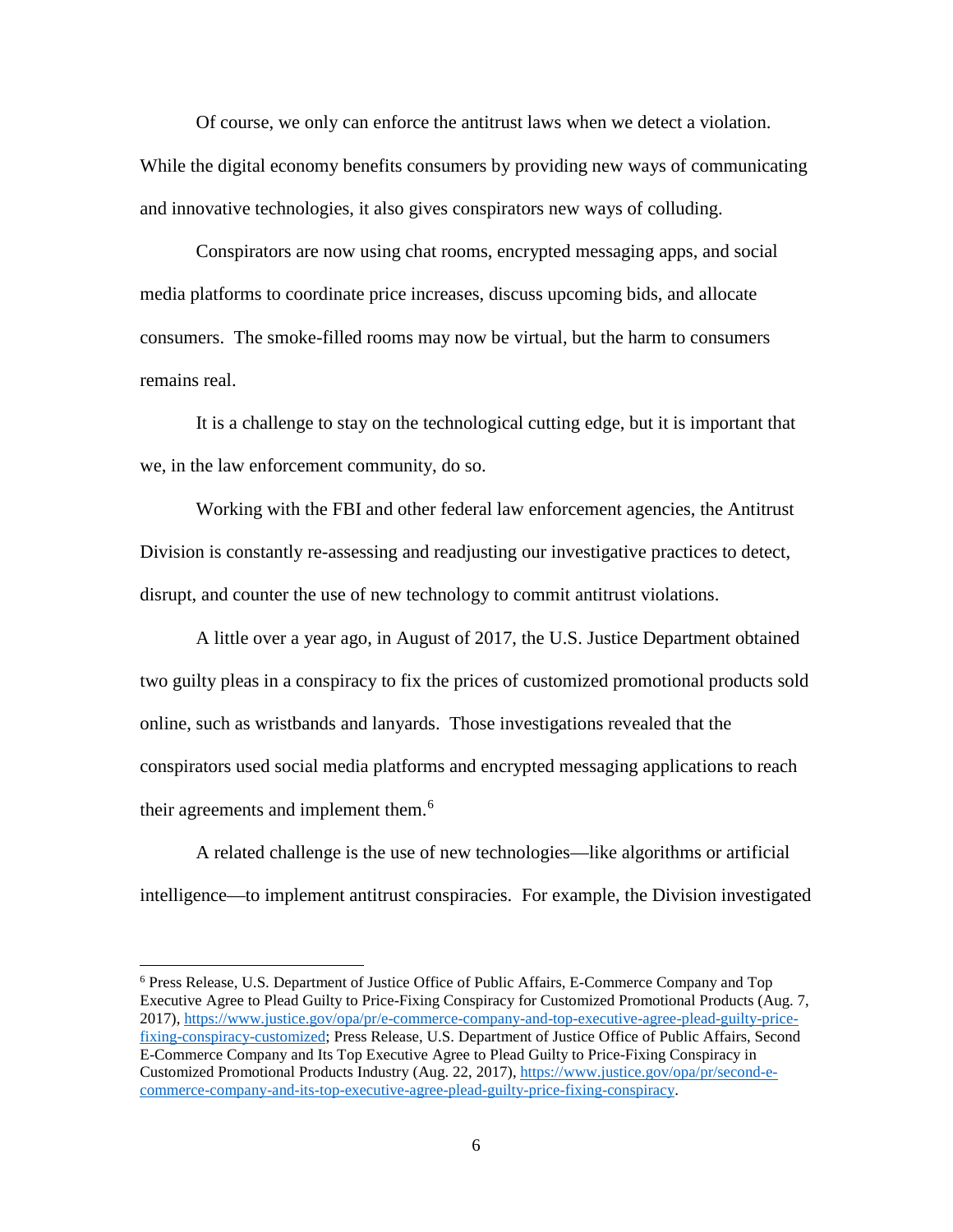a conspiracy involving the use of an algorithm to fix the price of posters sold on Amazon Marketplace. So far, the Division has charged two executives and one company in the conspiracy.[7](#page-7-0)

On Amazon Marketplace, a retailer sets the price of its own products. Consumers search for a given product, and Amazon Marketplace displays the most responsive products, generally with the lowest priced one appearing first. Retailers understand that appearing first in a search query is an advantageous position to have, and often employ algorithms to price their products accordingly.

The conspiracy involved an agreement between two poster sellers to use algorithms to fix prices. One conspirator programmed its algorithm to search for the lowest price offered by a non-conspiring competitor for a particular poster. The algorithm would set a price just below its non-conspiring competitor's price.

The co-conspirator then programmed its algorithm to match the first conspirator's price. That let the conspirators' products appear near the top of the search query without having to compete with each other. Although they programmed their algorithms differently, the conspirators used algorithms to fix prices and avoid competition.

Troublingly, once the algorithms were programmed, the conspiracy was largely self-executing, making the conduct harder to detect.

 $\overline{\phantom{a}}$ 

<span id="page-7-0"></span><sup>7</sup> Press Release, U.S. Department of Justice Office of Public Affairs, Former E-Commerce Executive Charged with Price Fixing in the Antitrust Division's First Online Marketplace Prosecution (Apr. 6, 2015), [https://www.justice.gov/opa/pr/former-e-commerce-executive-charged-price-fixing-antitrust-divisions](https://www.justice.gov/opa/pr/former-e-commerce-executive-charged-price-fixing-antitrust-divisions-first-online-marketplace)[first-online-marketplace;](https://www.justice.gov/opa/pr/former-e-commerce-executive-charged-price-fixing-antitrust-divisions-first-online-marketplace) Press Release, U.S. Department of Justice Office of Public Affairs, E-Commerce Exec and Online Retailer Charged with Price Fixing Wall Posters (Dec. 4, 2015), [https://www.justice.gov/opa/pr/e-commerce-exec-and-online-retailer-charged-price-fixing-wall-posters;](https://www.justice.gov/opa/pr/e-commerce-exec-and-online-retailer-charged-price-fixing-wall-posters) Press Release, U.S. Department of Justice Office of Public Affairs, Online Retailer Pleads Guilty to Fixing Prices of Wall Posters (Aug. 11, 2016), [https://www.justice.gov/opa/pr/online-retailer-pleads-guilty-fixing](https://www.justice.gov/opa/pr/online-retailer-pleads-guilty-fixing-prices-wall-posters)[prices-wall-posters.](https://www.justice.gov/opa/pr/online-retailer-pleads-guilty-fixing-prices-wall-posters)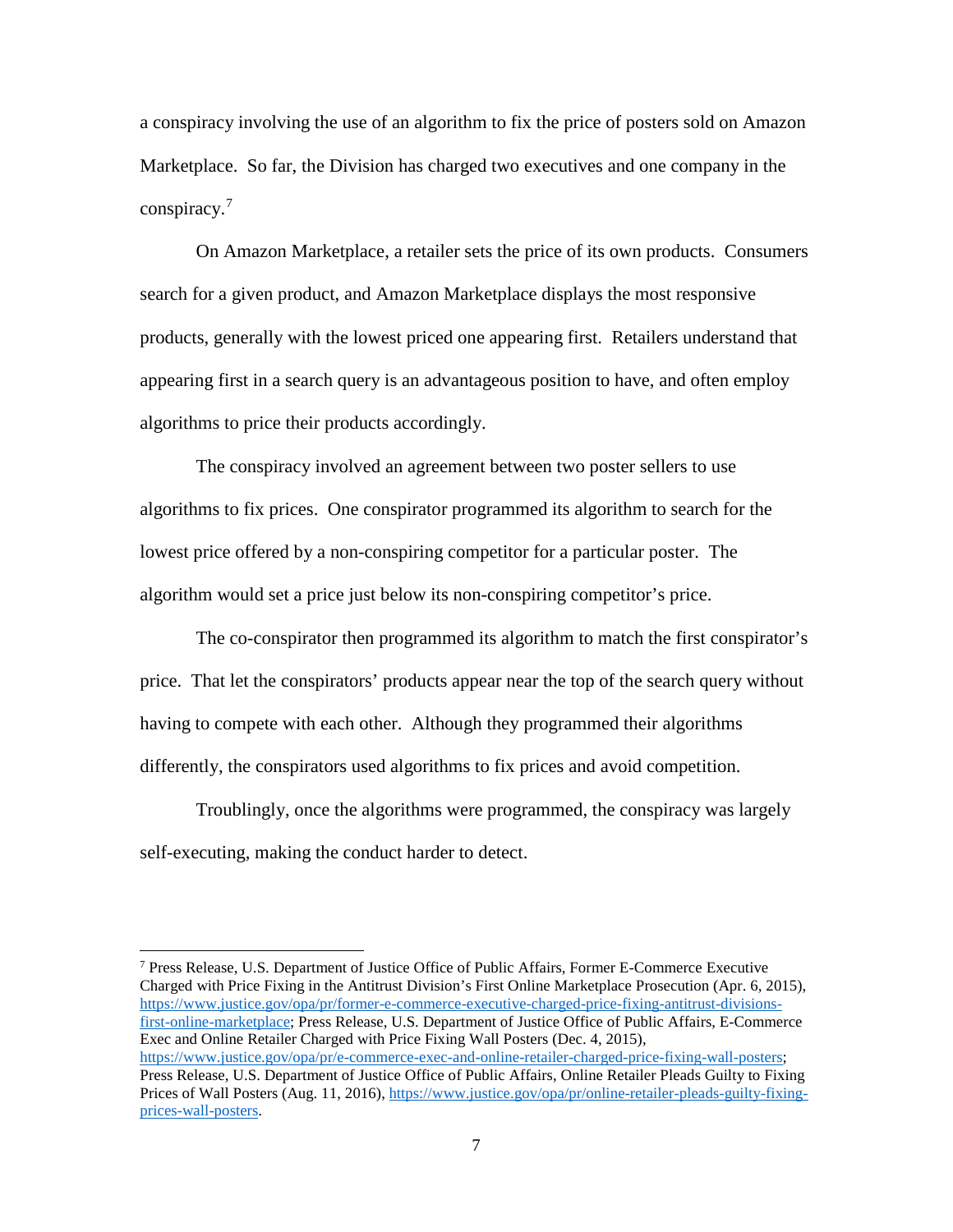While algorithms can be used to facilitate price fixing, it is important to keep in mind that they are not inherently anticompetitive. Indeed, algorithms are an important part of the digital economy and can account for great efficiencies that benefit consumers. We continue to study the implications that algorithms have for competition policy, and will enforce vigorously the antitrust laws against any illegal agreement.

We also will work to ensure that we have the tools to detect and prosecute any illegal agreement, no matter the technology used to enter the agreement or implement it.

# **III. Challenge #2: Barriers to Entry in the Digital Economy**

A second challenge for antitrust authorities globally is how to assess market power and barriers to entry in the digital economy.

#### **a. Market Power**

l

Market power is the ability for a firm to charge higher than the competitive price or to exclude competitors. Accurate assessments of market power are critical to antitrust enforcement, where otherwise benign behavior can become unlawful if a defendant has market power. [8](#page-8-0)

Given the significant consequences that attach to market power, and the fact that market power is a motivating factor for investment in a free market economy, we must be careful in analyzing the real-world competitive dynamics before ascribing market power to a firm. We must especially be careful in innovative markets that are subject to rapid change.

In assessing market power, we often use market share as an initial measurement. This can be tricky, however, in the digital economy.

<span id="page-8-0"></span><sup>8</sup> *See* Herbert Hovenkamp, *Antitrust and Information Technologies*, 68 FLA. L. REV. 419, 423 (March 2016).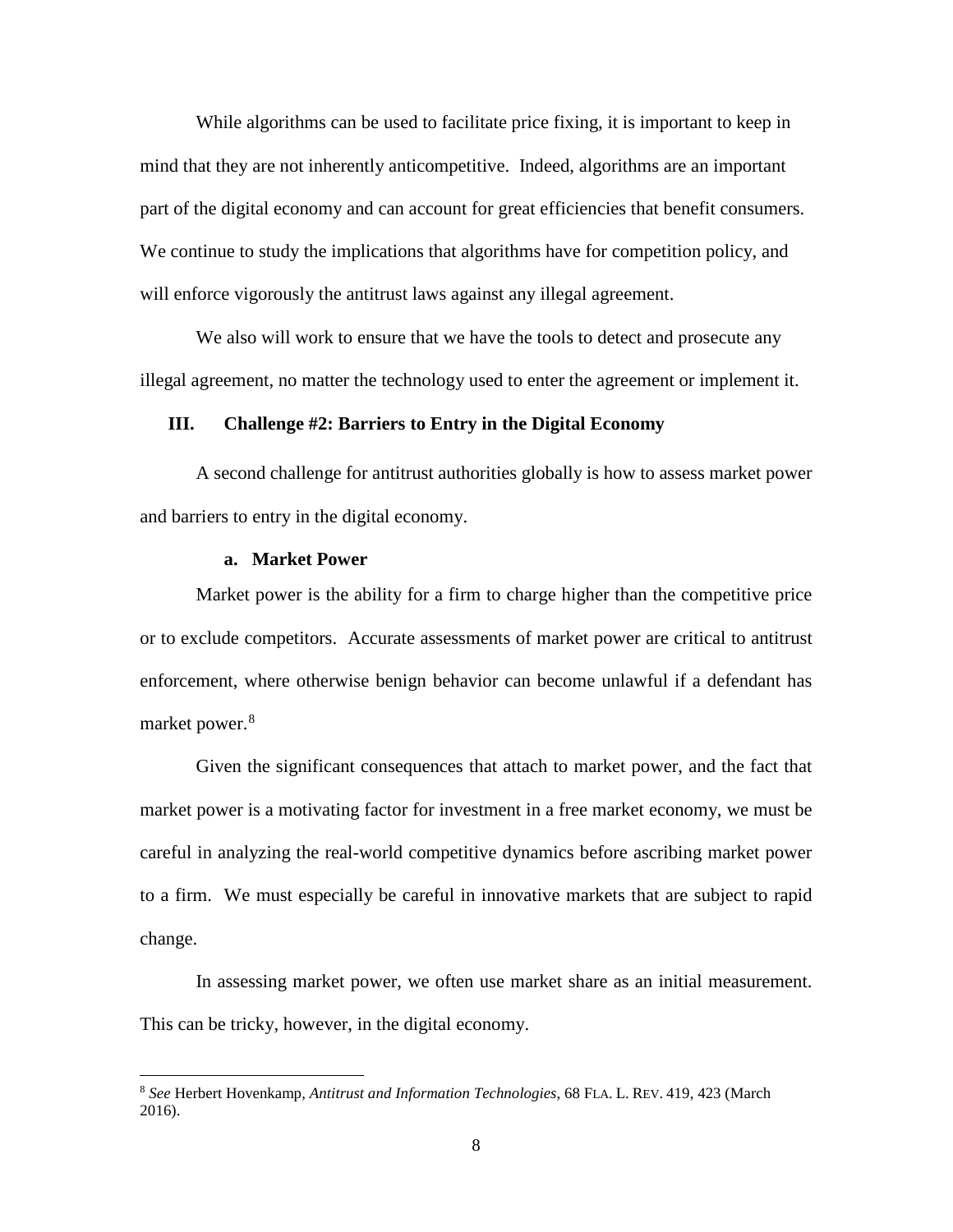Online platforms compete against each other in new and different ways. Product and service categories morph quickly and easily. Market leaders are often displaced overall and within categories. The existence of multi-sided platforms further complicates the analysis, especially where platforms provide services for free to one set of users subsidized through sales to another set of consumers. Traditional market share calculation may not be as helpful in such cases. $9$ 

Defining the relevant market and calculating shares does not end the inquiry, because a high market share does not always equate to market *power*. Depending on the circumstances, a firm with a high market share still may lack the ability to increase price or exclude competitors.

Let me explain.

High market shares can be fleeting, especially in dynamic markets. A high market share or high profit margins may reflect the advantage that comes with being the "first mover." High profits enable firms to recoup investment in sunk costs and provide incentives to take on the risks inherent in innovation.

Sustained high prices also can serve as an engine of innovation, inviting entry and even disruption by new competitors. In today's digital economy, it may be entirely possible for popular companies with large market shares to be replaced quickly by new, innovative competitors. Firms that fail to innovate are often left behind in the dust.

As Semon Knudsen, an American automobile executive, once warned: "In business, the competition will bite you if you keep running; if you stand still, they will swallow you."

<span id="page-9-0"></span><sup>9</sup> *Id.* at 432.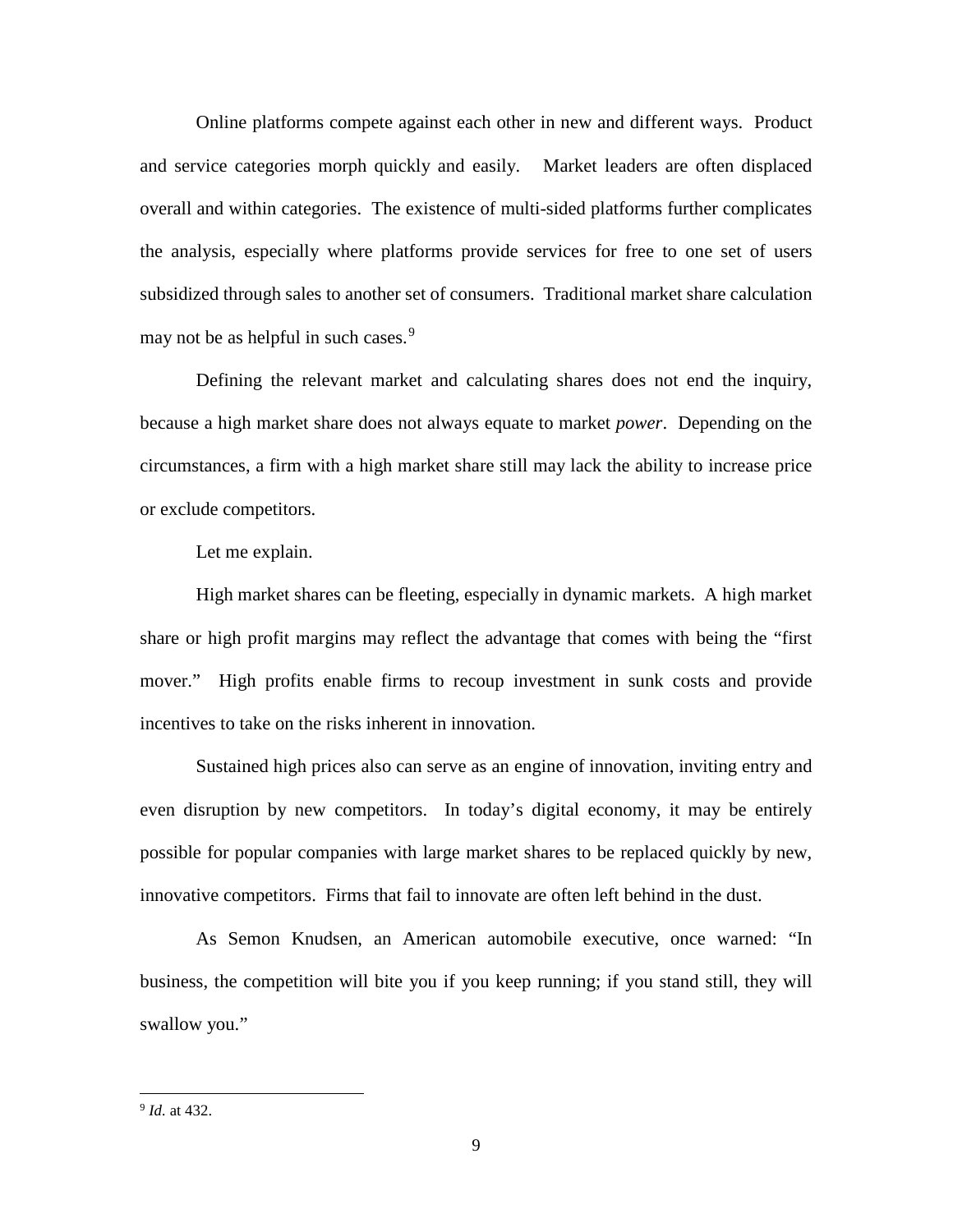This is true in both the United States and Mexico. For instance, a study looked at the top 20 most popular websites in Mexico between 2006 and  $2013$ <sup>[10](#page-10-0)</sup> Facebook jumped from #14 in popularity in 2006 to #1 by 2013, while competitors MySpace and Hi5 dropped from #7 and #13, respectively, to off the chart entirely. Twitter was not on the list at all in 2006, but was #7 by 2013. Who knows what a comparable list will look like in 2025?

In a dynamic market with low barriers to entry, a high market share may not translate to the ability to charge a supracompetitive price or exclude competitors. The question for antitrust enforcers is whether a firm has durable market power. This inquiry requires a careful evidence-based assessment of the market and the relevant competitive constraints, including barriers to entry.<sup>[11](#page-10-1)</sup>

To be clear, market power alone is not an antitrust violation, but when market power is established through careful analysis, we scrutinize conduct more closely. If a firm uses market power to harm or exclude competition, timely and vigorous enforcement is necessary. To keep markets free and open, we must protect against incumbent firms using market power to squash or block innovative new entrants. We must do this, however, in a manner so that we mistakenly don't inhibit innovation in the first place.

#### **b. Barriers to Entry**

 $\overline{a}$ 

Another challenge is assessing barriers to entry. Broadly speaking, there are two primary types of barriers. The first type exist naturally in the marketplace or are created by market participants. The second type are regulatory barriers created through

<span id="page-10-1"></span><span id="page-10-0"></span><sup>10</sup> David S. Evans & Elisa V. Mariscal, *Market Definition Analysis in Latin America with Applications to Internet-Based Industries*, 9 ISJLP 531, 567 (2014). <sup>11</sup> *Id*. at 577.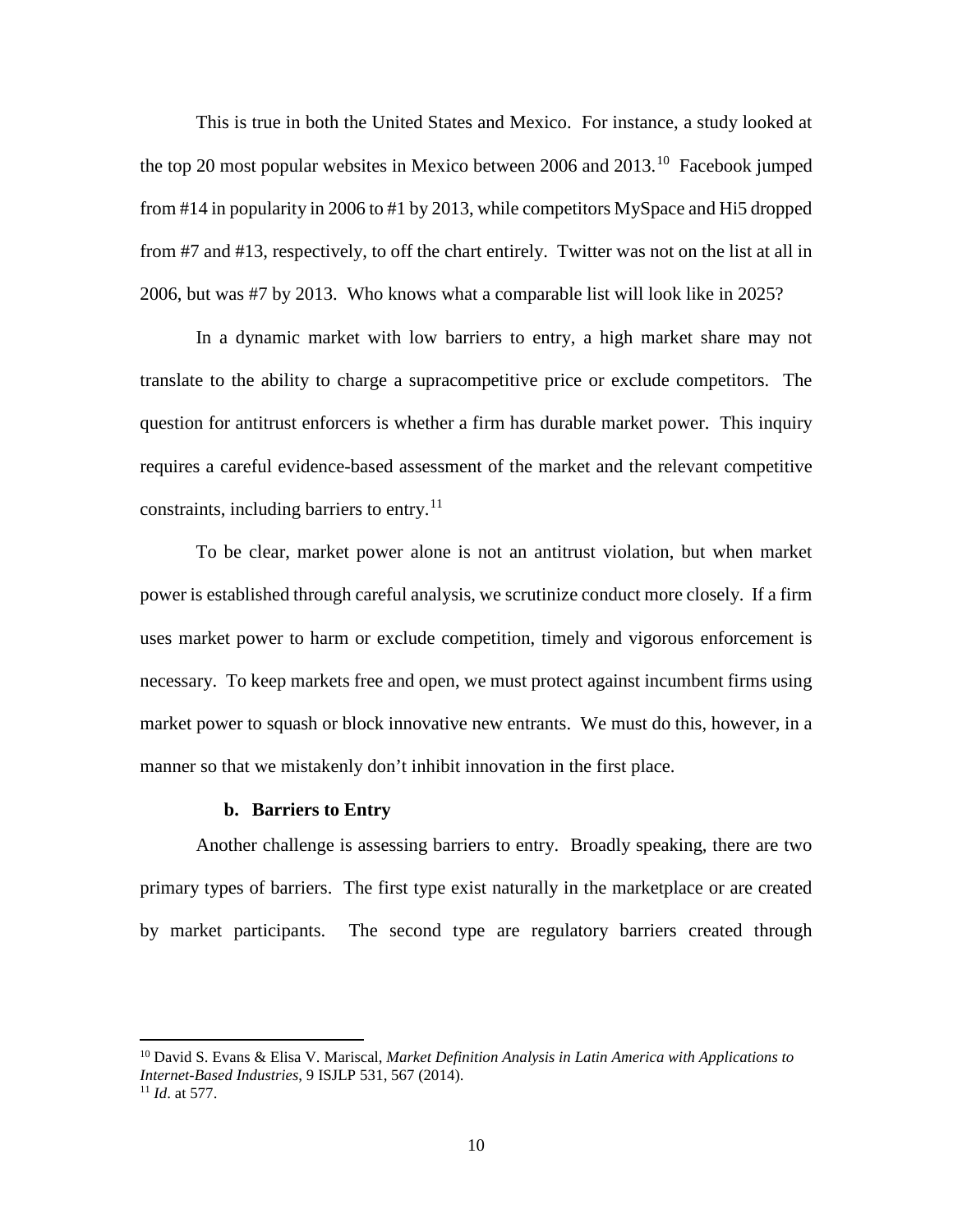government action. These are fundamentally different and each requires a different response by competition authorities.

Barriers to entry created by market forces—such as a superior product or more efficient cost structures—typically do not warrant intervention by the Division. In such cases, the Division's general approach is to follow the Hippocratic Oath and "first, do no harm." A free and open market is often the best medicine.

Competitors can surmount high barriers to entry through disruptive innovation, creating new products and services to the benefit of consumers. We call this "dynamic competition." The recent history of advances in telecommunications demonstrate this characteristic. The telecommunications industry has been characterized by high fixed and sunk costs, economies of scale and scope, and network effects. Nonetheless, innovations in technology have led to competition from new entrants, including in cable, wireless, and satellite delivery.

Although the mere existence of such barriers typically does not require enforcement action, we need to be vigilant in identifying dominant firms that may take actions to erect or use barriers to entry to foreclose innovative competitors. Of course, in the United States, it took multiple antitrust actions against our dominant telephone company, AT&T, in the twentieth century to create competition.

Regulatory barriers to entry are, however, fundamentally different. Regulatory barriers can pose great harm to competition because they cannot be undone by market forces. Regulation sometimes can act as a barrier to entry by keeping out potential entrants who would otherwise increase competition, lower prices, and increase choices for consumers.

11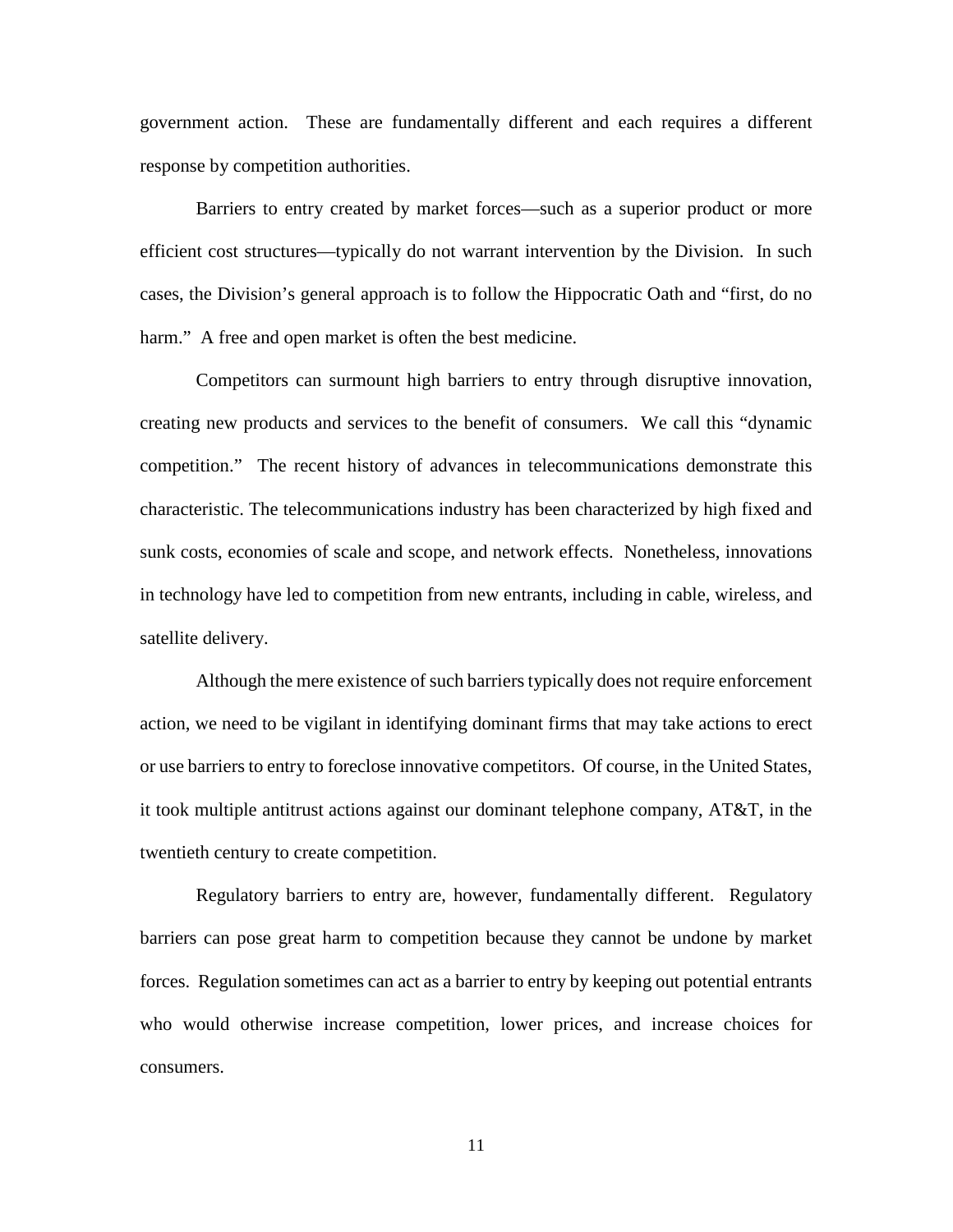Price regulation, price caps, and forced sharing can also deter entry. By limiting the amount of profits a firm can make or requiring a successful firm to share its assets with competitors, the government may remove the incentives necessary to encourage new entry.

The prospect of making high profits, even if short-lived, is an important driver of competition and innovation. As then-Judge, and now Supreme Court Justice, Gorsuch explained in the *Novell v. Microsoft* decision: "[T]he monopolist might be deterred from investing, innovating, or expanding (or even entering a market in the first place) with the knowledge anything it creates it could be forced to share; the smaller company might be deterred too, knowing it could just demand the right to piggyback on its larger rival."<sup>[12](#page-12-0)</sup> I agree completely with Justice Gorsuch.

Of course, you would not be surprised to hear that incumbents often like regulation. It preserves the status quo and hinders competition from new entrants. Firms that have market power within a regulated market also pose a greater threat to competition because they cannot be dislodged through fierce or disruptive competition.

It is, therefore, important to distinguish between regulatory barriers that are the unfortunate product of an incumbents' attempt to block innovative entrants and those that are justified by legitimate concerns. In some cases, competition enforcers may need to intervene to advocate for the removal of regulatory barriers and open up the marketplace for new entrants.

Government regulation also can be problematic in fast-moving industries because it tends to be rigid and slow moving—lagging behind changes in market conditions and technologies. This "regulatory lag" can delay entry, expansion and innovation. Antitrust

<span id="page-12-0"></span><sup>12</sup> Novell, Inc. v. Microsoft Corp, 731 F.3d 1064, 1073 (10th Cir. 2013).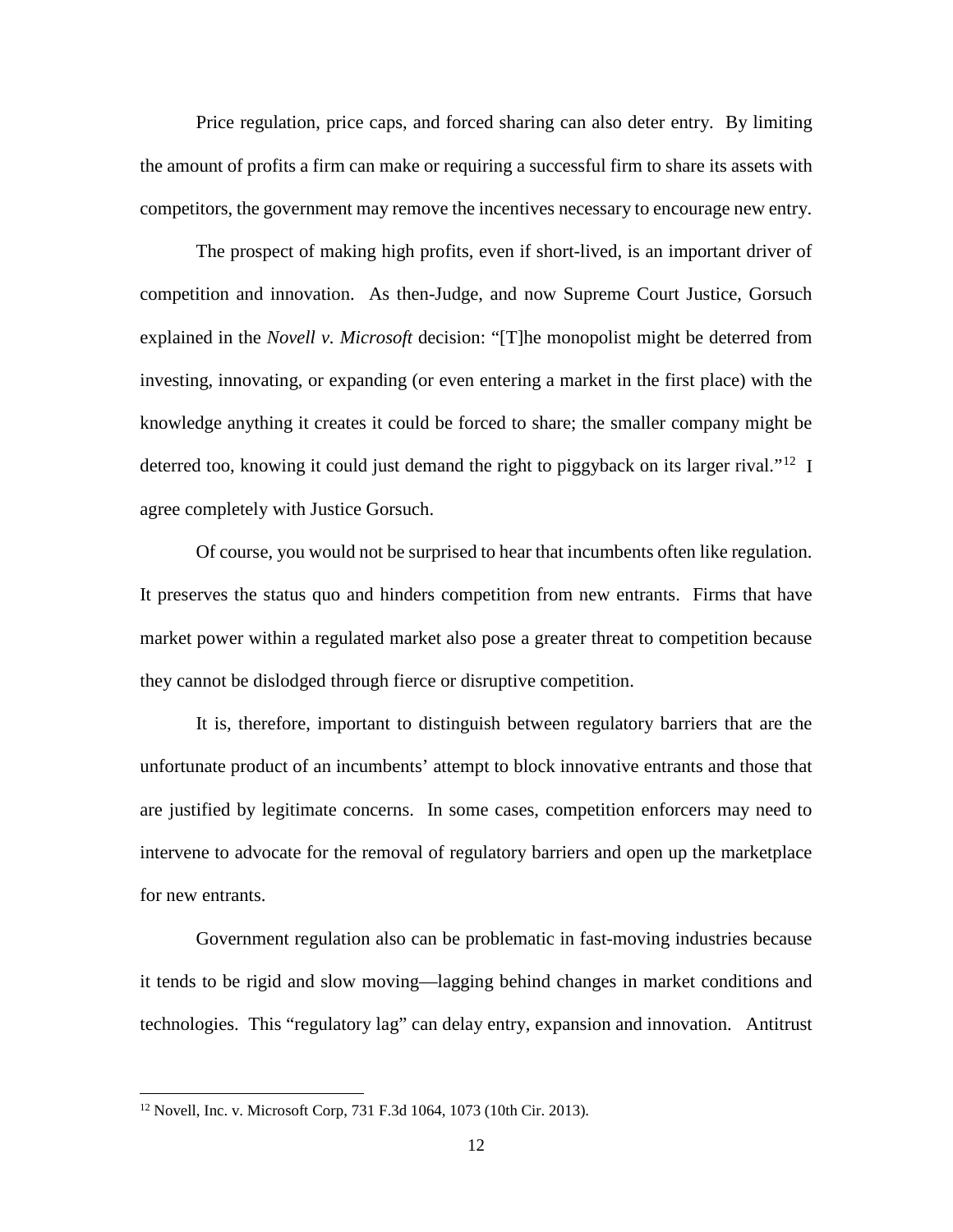enforcers are neither the inventors nor the technical experts, but it is our job to keep the markets free. It is such free and competitive markets that are the best means to determine what technology works for consumers and the economy.<sup>13</sup>

As a former head of the National Association of Manufacturers, Morris Sayre, once said: "The idea of imposing restrictions on a free economy to assure freedom of competition is like breaking a man's leg to make him run faster."

To best promote innovation and competition, the government instead should clear the path for innovation and enable firms to experiment with new technologies and provide alternatives for consumers. Governments also can work on removing or simplifying licensing rules wherever possible, and decreasing the complexity for obtaining permits and rights-of-way where applicable.

Fortunately, in both the United States and Mexico, there has been a trend toward deregulation in the telecommunications industry; opening up the markets to new firms and new technologies that benefit consumers and the economy.

The United States' push for deregulation in the last two years resulted in the elimination of hundreds of burdensome regulations and reduced regulatory costs by \$23 billion in the last two years. Neomi Rao, a former colleague, and the current Administrator of the Office of Information and Regulatory Affairs at the White House, explained the Administration's policy toward regulation: "Unless otherwise required by law, we move

<span id="page-13-0"></span><sup>13</sup> *See* David J. Teece, *Telecommunications in Transition: Unbundling, Reintegration, and Competition,* 1 MICH. TELECOMM. L. REV. 47, 68 (1995) (noting that wherever possible, government should be technology neutral).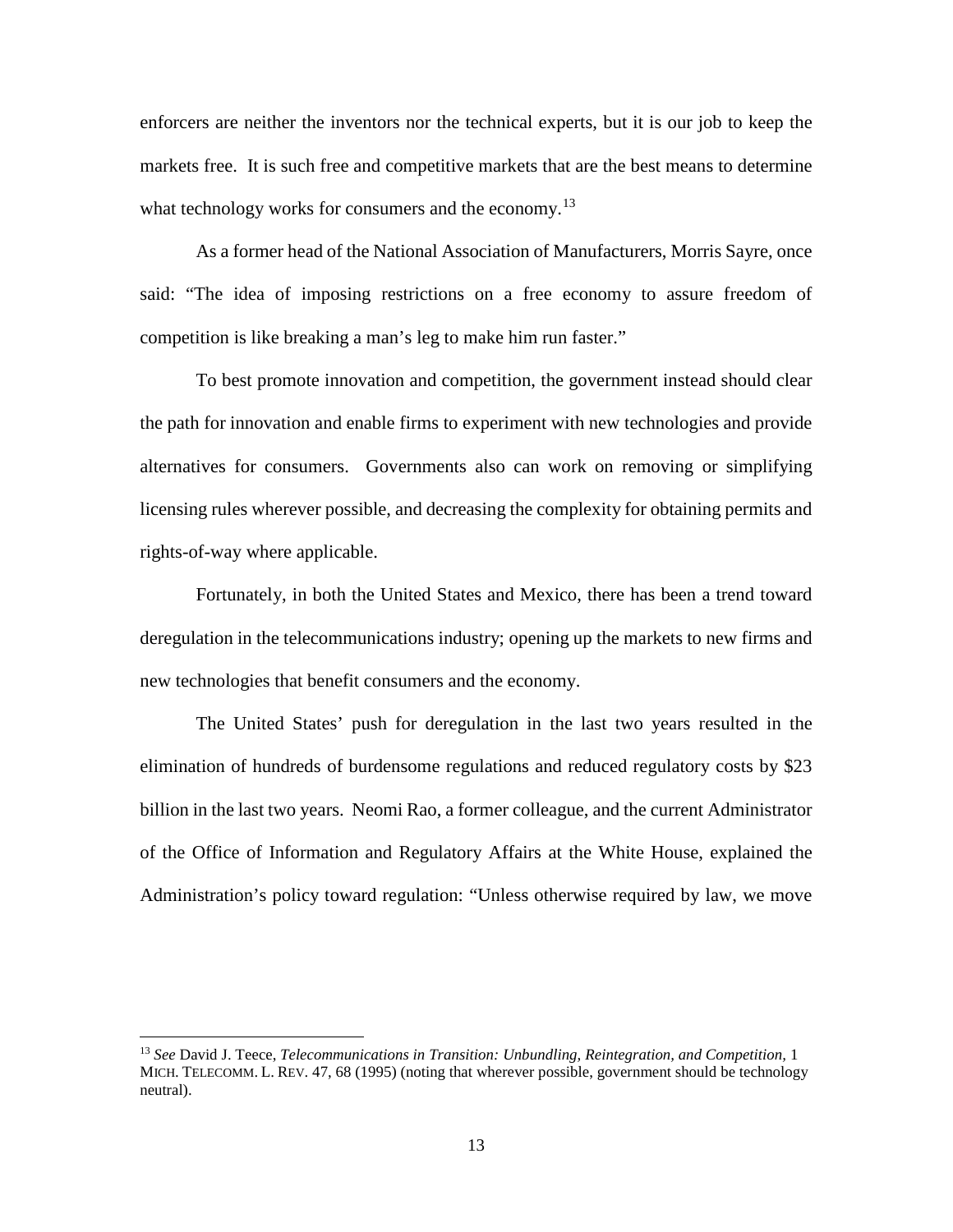forward only when we can identify a serious problem or market failure that would be best addressed by federal regulation."[14](#page-14-0)

As we do that, we as antitrust enforcers need to be ever more vigilant. Anne Bingaman, one of my predecessors at the Antitrust Division, noted in 1995: "As we move forward with deregulating more industries—such as telecommunications and railroads we should keep in mind that the goal of deregulation is to promote and protect competition, not to replace regulated monopolies or cartels with unregulated ones."<sup>[15](#page-14-1)</sup> I agree. Deregulation and antitrust enforcement must go hand in hand. When opening up markets, the antitrust authorities must stand at the ready to investigate and stop anticompetitive behavior.

# **IV. Challenge #3: How Should Advancements in Technology Inform Merger Review in Telecommunications?**

Let me now turn to the third challenge that the digital economy brings to antitrust enforcement: determining how advancements in technology should inform merger reviews, especially in telecommunications.

Merger review is different from the review of conduct I just discussed because merger review is primarily forward looking. When examining a proposed merger, we ask, is the effect likely "to lessen competition, or tend to create a monopoly"?<sup>16</sup> If the answer is yes, then the merger is illegal.

 $\overline{\phantom{a}}$ 

<span id="page-14-0"></span><sup>&</sup>lt;sup>14</sup> Neomi Rao, "The Trump administration's deregulation efforts are saving billions of dollars," The Wash. Post, (Oct. 17, 2017), [https://www.washingtonpost.com/opinions/the-trump-administration-is-deregulating](https://www.washingtonpost.com/opinions/the-trump-administration-is-deregulating-at-breakneck-speed/2018/10/17/09bd0b4c-d194-11e8-83d6-291fcead2ab1_story.html?utm_term=.519941048a8d)[at-breakneck-speed/2018/10/17/09bd0b4c-d194-11e8-83d6-](https://www.washingtonpost.com/opinions/the-trump-administration-is-deregulating-at-breakneck-speed/2018/10/17/09bd0b4c-d194-11e8-83d6-291fcead2ab1_story.html?utm_term=.519941048a8d)<br>291fcead2ab1\_story.html?utm\_term=.519941048a8d.

<span id="page-14-1"></span><sup>&</sup>lt;sup>15</sup> Anne Bingaman, Assistant Attorney General, U.S. Department of Justice Antitrust Division, Remarks on Injecting Competition into Regulated Industries and Utilities as Presented before the Public Utilities Communications, and Transportation Section, ABA (Apr. 20, 1995), [https://www.justice.gov/atr/file/519086/download.](https://www.justice.gov/atr/file/519086/download)<sup>[16](https://www.justice.gov/atr/file/519086/download)</sup> 15 U.S.C. § 18.

<span id="page-14-2"></span>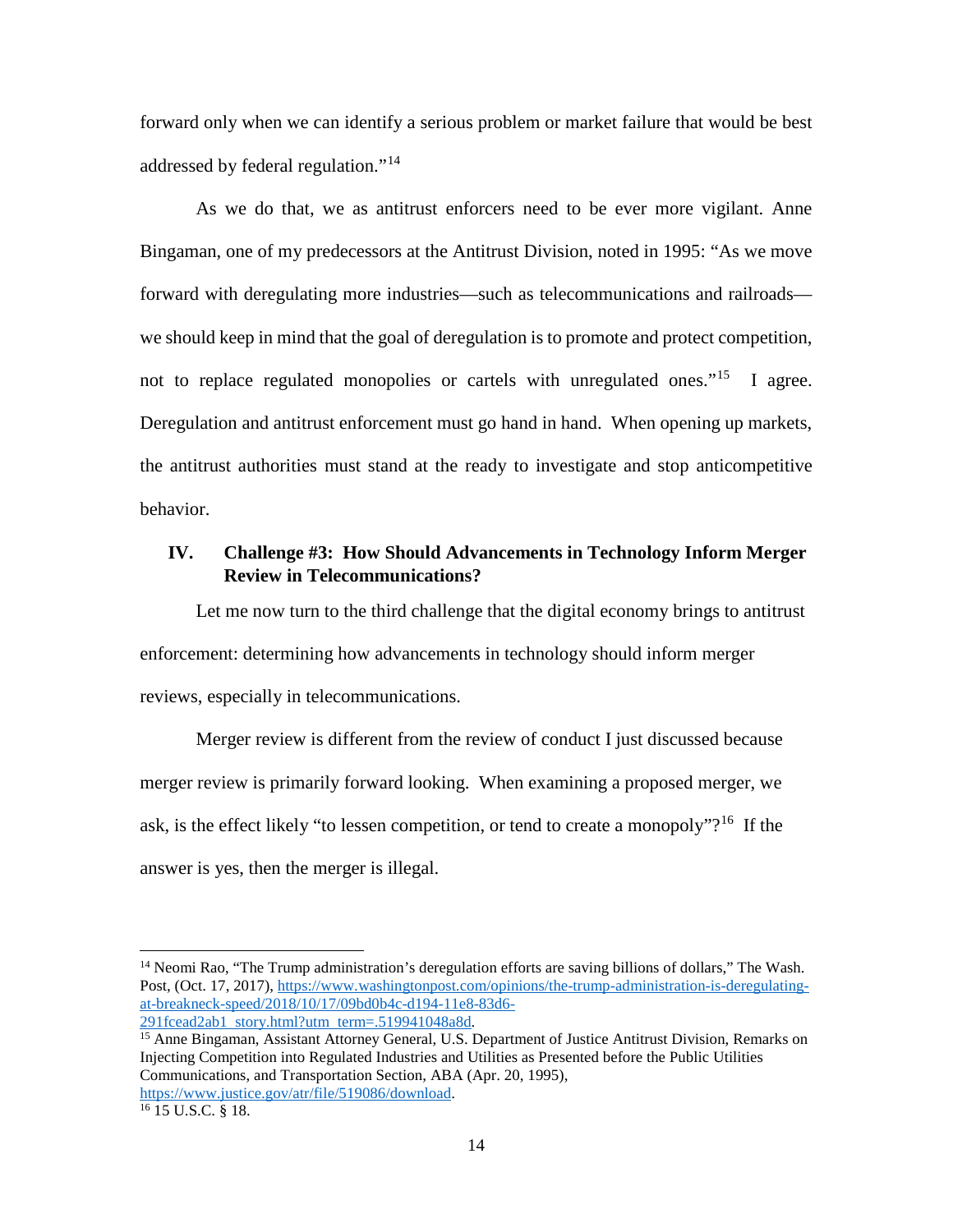This approach allows the Antitrust Division to act before a market problem arises. It also allows the Division to address problems that would not necessarily be covered in a conduct case. For example, a merger to monopoly is illegal. The Antitrust Division would sue to block any such merger. Outside of the merger context, however, the Antitrust Division does not seek to break up a monopoly that is lawfully acquired.

The U.S. Supreme Court expressly recognized in its landmark case *Trinko* that "[t]he mere possession of monopoly power, and the concomitant charging of monopoly prices, is not only not unlawful; it is an important element of the free-market system."[17](#page-15-0)

The growth of the digital economy, and the increasing importance of the internet and technological advances in telecommunications, affects how we think about some mergers. Facts matter a great deal in antitrust enforcement. While the law and underlying principles haven't changed, the digital economy frequently changes the facts, and we always take those facts into consideration.

One fact that has changed in the world of media is the development of new technologies and new entrants—like Netflix, Amazon, Hulu, and YouTube. As I discussed earlier, non-linear programming changed consumers' viewing habits and enabled new business models. These changes created an explosion of new content available to viewers.

In light of this proliferation of content, mergers like the one between Disney and Fox that we reviewed recently raise fewer competitive concerns than they might have in the past.

<span id="page-15-0"></span><sup>&</sup>lt;sup>17</sup> Verizon Commc'ns, Inc. v. Law Offices of Curtis V. Trinko, LLP, 540 U.S. 398, 407 (2004).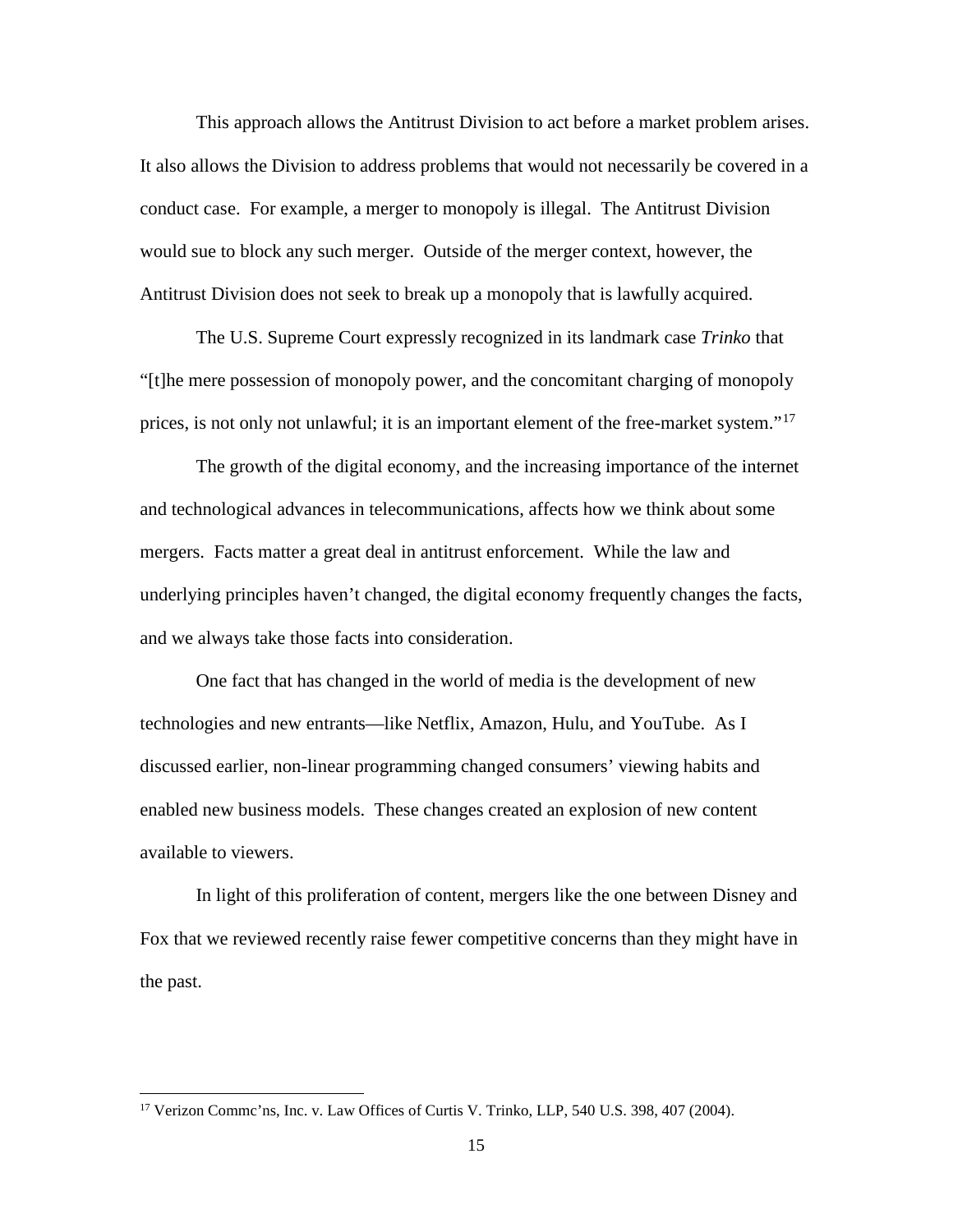The same underlying facts that may make us less concerned about some kinds of mergers, might make us more concerned about others. For instance, a merger that combined a significant content creation company with a significant content distribution company might raise the prospect of foreclosure. Independently, each side of the merger may have had the incentive but not the ability to harm its horizontal rivals. Together, depending on the circumstances, the combined company may have both the incentive and the ability to harm its rivals, and ultimately consumers.

The competitive concerns could be as dramatic as completely foreclosing access to the distribution system, or it could be more subtle as in price increases above competitive levels. Similarly, the legacy distribution system may harm other distributors by limiting their access to the newly merged entity's content.

These worries aren't strictly hypothetical when it comes to telecommunications. The Antitrust Division faced a version of this scenario in 2011 when Comcast bought NBCUniversal.<sup>[18](#page-16-0)</sup> In that matter, under the previous Administration, the Division, along with our telecommunications regulator—the FCC—sought to resolve its concerns and preserve competition by entering into a highly regulatory behavioral consent decree.

More recently, we confronted this scenario when AT&T bought Time Warner.<sup>19</sup> That matter is pending on appeal, with oral argument scheduled on December 6. I won't say more, other than to note that the issue may get more clarity in the coming months.

Another potential problem might arise if a vertically integrated content distributor seeks to merge with another distributor. While the analysis hinges on the specific facts, the possibility exists that the combined entity could act as a gatekeeper for internet-based

l

<span id="page-16-0"></span><sup>18</sup> *See* Complaint, United States v. Comcast Corp., 1:11-cv-00106 (D.D.C., Jan. 18, 2011).

<span id="page-16-1"></span><sup>19</sup> United States v. AT&T Inc., No. 17-2511, slip op. (D.D.C. Jun. 12, 2018).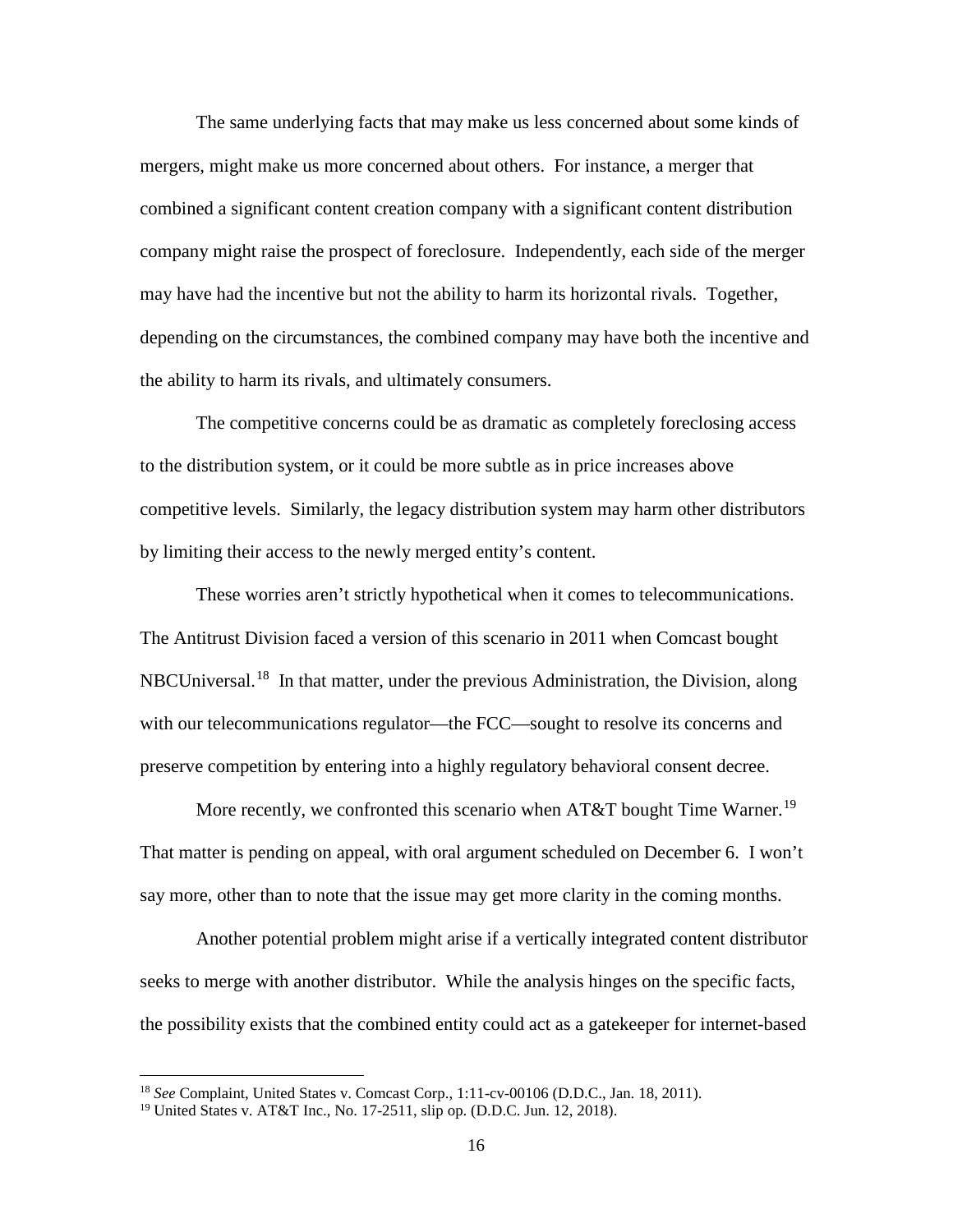services that rely on a broadband connection to reach consumers. The combined company may have the incentive and ability to strangle nascent, internet-based competitors in their cradles. Again, this concern isn't strictly hypothetical. While it was before my time, the Antitrust Division confronted this scenario in 2015, when Comcast sought to buy Time Warner Cable. In that case, the parties abandoned their transaction after the Division expressed its concerns.<sup>[20](#page-17-0)</sup>

Given the internet's importance to the digital economy, we are especially focused on gatekeeper or bottleneck concerns in telecommunications mergers. Such problems are best addressed during the merger review process because they become much harder to solve later.

Once we determine that a proposed merger's effect "may be substantially to lessen competition" the next question is what to do about it. In telecommunications, as in other industries, we strongly favor structural remedies. If a structural remedy isn't available, then, except in the rarest of circumstances, we will seek to block an illegal merger.

The Division has a strong preference for structural remedies over behavioral ones.[21](#page-17-1) Behavioral remedies present three main problems. The first is that they are inherently regulatory, which is to say that they substitute central decision making for the preferred free market.

<span id="page-17-0"></span><sup>&</sup>lt;sup>20</sup> Press Release, Department of Justice Office of Public Affairs, Comcast Corporation Abandons Proposed Acquisition of Time Warner Cable After Justice Department and the Federal Communications Commission Informed Parties of Concerns (Apr. 24, 2015)[, https://www.justice.gov/opa/pr/comcast-corporation](https://www.justice.gov/opa/pr/comcast-corporation-abandons-proposed-acquisition-time-warner-cable-after-justice-department)[abandons-proposed-acquisition-time-warner-cable-after-justice-department.](https://www.justice.gov/opa/pr/comcast-corporation-abandons-proposed-acquisition-time-warner-cable-after-justice-department)

<span id="page-17-1"></span><sup>&</sup>lt;sup>21</sup> Makan Delrahim, Assistant Attorney General, U.S. Department of Justice Antitrust Division, Remarks on Antitrust and Deregulation at the ABA Antitrust Section Fall Forum (Nov. 16, 2017), [https://www.justice.gov/opa/speech/file/1012086/download.](https://www.justice.gov/opa/speech/file/1012086/download)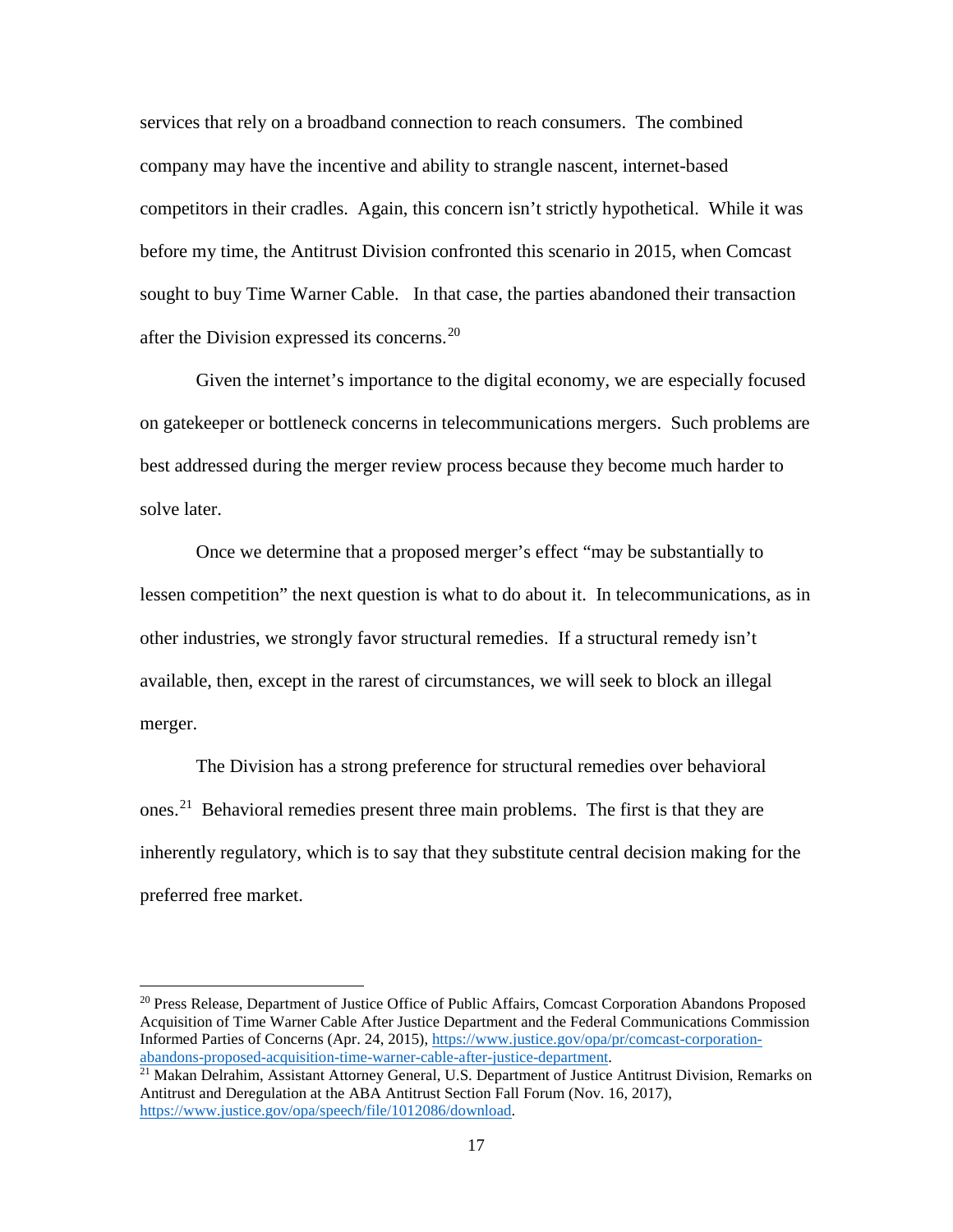The second reason is closely related to the first: The Antitrust Division is a law enforcer and, even where regulation is appropriate, it is not equipped to be the ongoing regulator.

The third reason that behavioral decrees are problematic is that they are merely temporary fixes for an ongoing problem. Once the term of the consent decree expires, whether in five, seven, or ten years, the conditions disappear but the merger and any ongoing anticompetitive effects remain. By contrast, a structural remedy more efficiently and permanently fixes the competitive problems stemming from the merger.

# **V. Conclusion**

The challenges we face in today's digital economy are not something that Mexico and the United States are confronting alone. While I spoke earlier of technological convergence, we also are seeing greater international convergence on antitrust principles and cooperation. Both the United States and Mexico benefit from regional and international antitrust cooperation and dialogue.

Related to convergence on substantive standards and cooperation, and equally important in my view, is convergence on sound and fair procedures for antitrust investigations and enforcement. In the recently announced United States, Mexico, Canada Agreement, known as the USMCA, the three North American partners introduced a robust set of procedural fairness provisions. They cover critical topics such as non-discrimination, transparency, timing of investigations, rights to be heard, to review evidence, and to be represented by counsel, protection of confidential and privileged information, and judicial review of agency decisions.

18